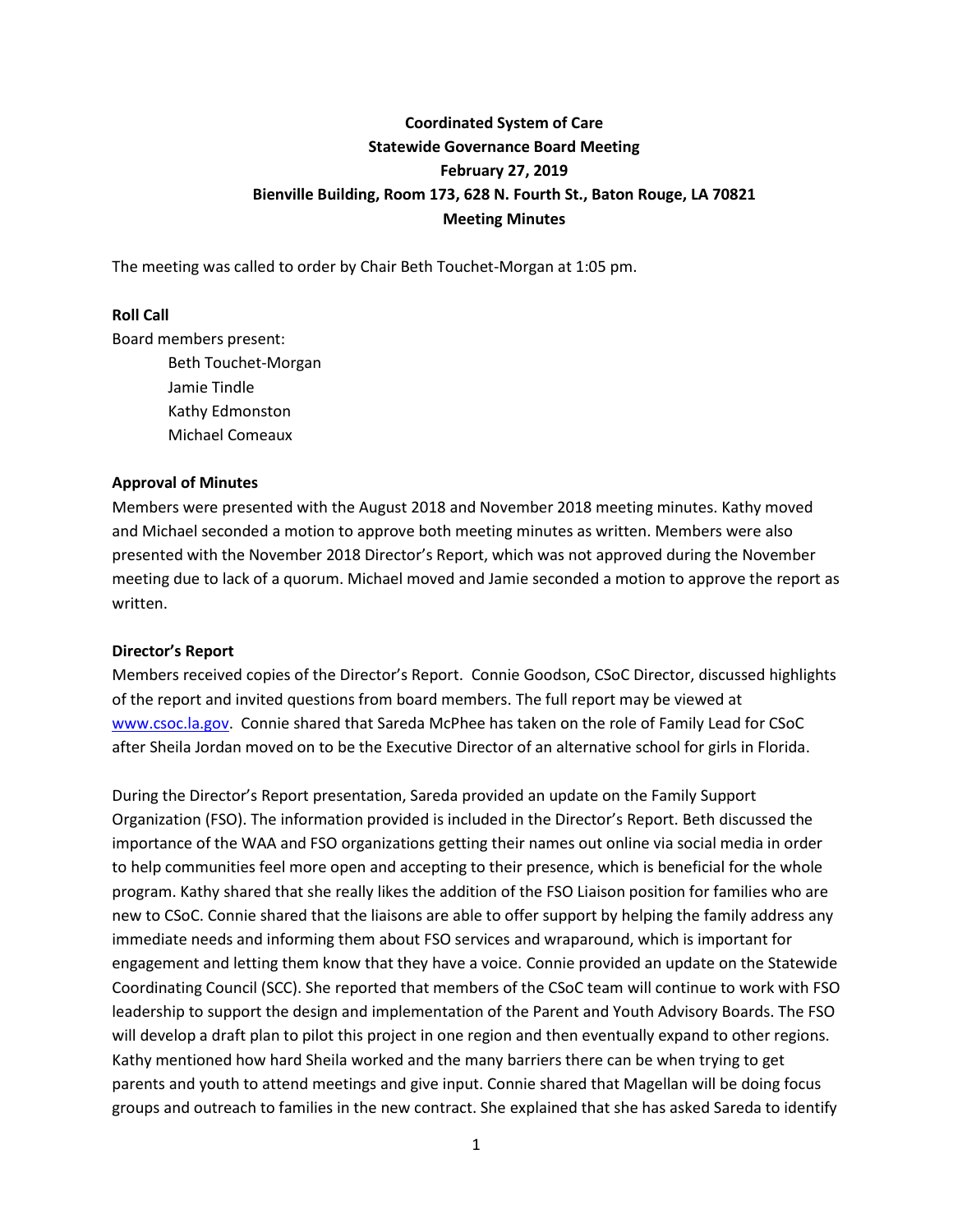a CSoC family who is willing to attend a future Governance Board meeting and discuss their experience in wraparound. Kathy shared that the Board would be very pleased to hear about families' experiences.

During the review of Wraparound Agency (WAA) updates, Connie shared that Choices in Region 8 continues to be a part of the leadership team guiding a community Strategic Planning Group focused on increasing the community's capacity to be more trauma responsive. Jamie shared that Arc of Louisiana [\(https://www.thearc.org/\)](https://www.thearc.org/) is offering training across the state on autism and related disorders to law enforcement and other first responders. Jamie offered to send information about the trainings to Connie so that she can share it with the WAAs. Beth suggested that they share opportunities with the Louisiana Commission on Law Enforcement (LCLE) [\(http://www.lcle.state.la.us/\)](http://www.lcle.state.la.us/).

Connie shared that there is a lot of evidence nationally that children in wraparound stay in school; have less involvement with the justice system; and have reduced use of inpatient psychiatric hospitals, emergency rooms, and residential care. Connie shared we have seen some of these same positive outcomes in our own program. Connie expressed interest in thinking about a project to estimate cost savings from the CSoC program, looking at factors such as decreased use of inpatient and residential levels of care, detention, and involvement with child welfare, and from youth attending school. Connie mentioned that data sharing is a potential barrier. Beth shared that Washington state has done a lot of analysis of juvenile justice/future costs. She mentioned that there is also a causality issue, as there are many factors at play in families' lives. Beth explained that the LSU School of Social Work completed an analysis and estimated the amount of savings from avoiding state agency involvement in youth's lives. Jamie mentioned potential impacts on employment. Connie reported that she would reach out to the LSU School of Social Work for information.

## **Committee Reports**

#### **Finance and Audit Committee**

The Finance and Audit Committee only meets on an 'as needed basis' and did not meet this quarter.

## **Quality Assurance Committee Report**

Connie shared that Cindy Guitrau was unable to attend the Governance Board meeting. Connie reported that the Quality Assurance Committee (QAC) met on February 18, 2019 and reviewed the CSoC Data Dashboard. This dashboard includes outcomes data that Connie shared in the Director's report. She reported that the QAC continues to be pleased with CSoC outcomes.

Michael moved and Jamie seconded a motion to approve the Director's Report.

**New Business** None

**Unfinished Business** None